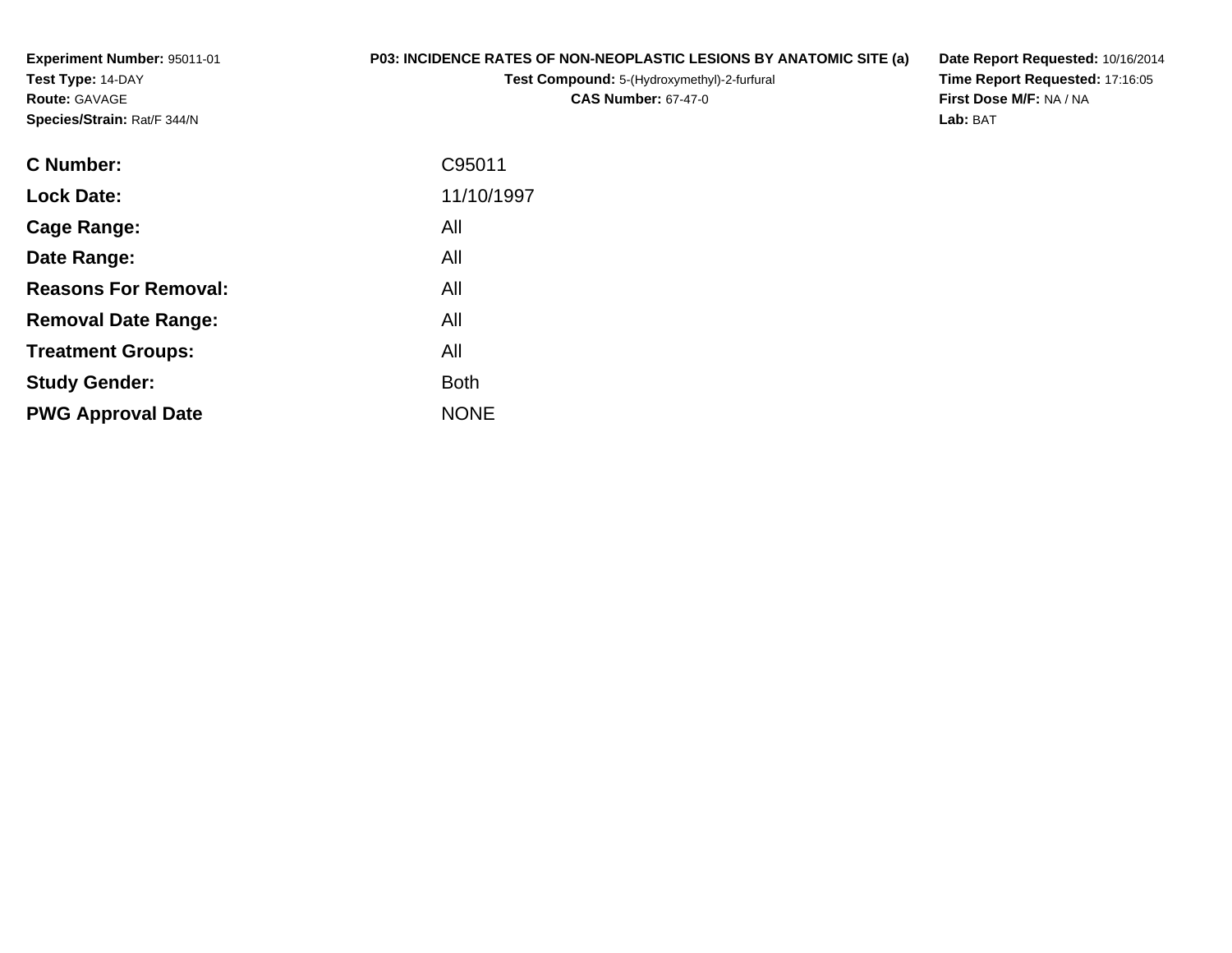| Experiment Number: 95011-01<br>Test Type: 14-DAY<br>Route: GAVAGE<br>Species/Strain: Rat/F 344/N                                                                                                                                                  |                          | P03: INCIDENCE RATES OF NON-NEOPLASTIC LESIONS BY ANATOMIC SITE (a)<br>Test Compound: 5-(Hydroxymethyl)-2-furfural<br><b>CAS Number: 67-47-0</b> | Date Report Requested: 10/16/2014<br>Time Report Requested: 17:16:05<br>First Dose M/F: NA / NA<br>Lab: BAT |                                     |                          |                          |
|---------------------------------------------------------------------------------------------------------------------------------------------------------------------------------------------------------------------------------------------------|--------------------------|--------------------------------------------------------------------------------------------------------------------------------------------------|-------------------------------------------------------------------------------------------------------------|-------------------------------------|--------------------------|--------------------------|
| F 344/N Rat MALE                                                                                                                                                                                                                                  | 0 MG/KG                  | <b>94 MG/KG</b>                                                                                                                                  | <b>MG/KG</b><br>188                                                                                         | 375<br><b>MG/KG</b>                 | <b>MG/KG</b><br>750      | 1500 MG/KG               |
| <b>Disposition Summary</b>                                                                                                                                                                                                                        |                          |                                                                                                                                                  |                                                                                                             |                                     |                          |                          |
| <b>Animals Initially In Study</b><br><b>Early Deaths</b><br><b>Moribund Sacrifice</b><br><b>Survivors</b>                                                                                                                                         | $5\phantom{.0}$          | $\overline{\mathbf{5}}$                                                                                                                          | ${\bf 5}$                                                                                                   | 5                                   | 5                        | 5<br>1                   |
| <b>Terminal Sacrifice</b>                                                                                                                                                                                                                         | ${\bf 5}$                | ${\bf 5}$                                                                                                                                        | ${\bf 5}$                                                                                                   | 5                                   | 5                        | 4                        |
| <b>Animals Examined Microscopically</b>                                                                                                                                                                                                           | 5                        | 5                                                                                                                                                | 5                                                                                                           | 5                                   | 5                        | 5                        |
| <b>ALIMENTARY SYSTEM</b><br>Intestine Large, Colon<br>Liver<br>Hepatodiaphragmatic Nodule<br>Stomach, Forestomach<br>Stomach, Glandular<br>CARDIOVASCULAR SYSTEM<br>None<br><b>ENDOCRINE SYSTEM</b><br>None<br><b>GENERAL BODY SYSTEM</b><br>None | (5)<br>(5)<br>(5)<br>(5) | (5)<br>(5)<br>1 (20%)<br>(5)<br>(5)                                                                                                              | (5)<br>(5)<br>(5)<br>(5)                                                                                    | (5)<br>(5)<br>1 (20%)<br>(5)<br>(5) | (5)<br>(5)<br>(5)<br>(5) | (5)<br>(5)<br>(5)<br>(5) |
| <b>GENITAL SYSTEM</b><br>None                                                                                                                                                                                                                     |                          |                                                                                                                                                  |                                                                                                             |                                     |                          |                          |
| <b>HEMATOPOIETIC SYSTEM</b><br>None                                                                                                                                                                                                               |                          |                                                                                                                                                  |                                                                                                             |                                     |                          |                          |
| <b>INTEGUMENTARY SYSTEM</b><br>None                                                                                                                                                                                                               |                          |                                                                                                                                                  |                                                                                                             |                                     |                          |                          |

MUSCULOSKELETAL SYSTEM

a - Number of animals examined microscopically at site and number of animals with lesion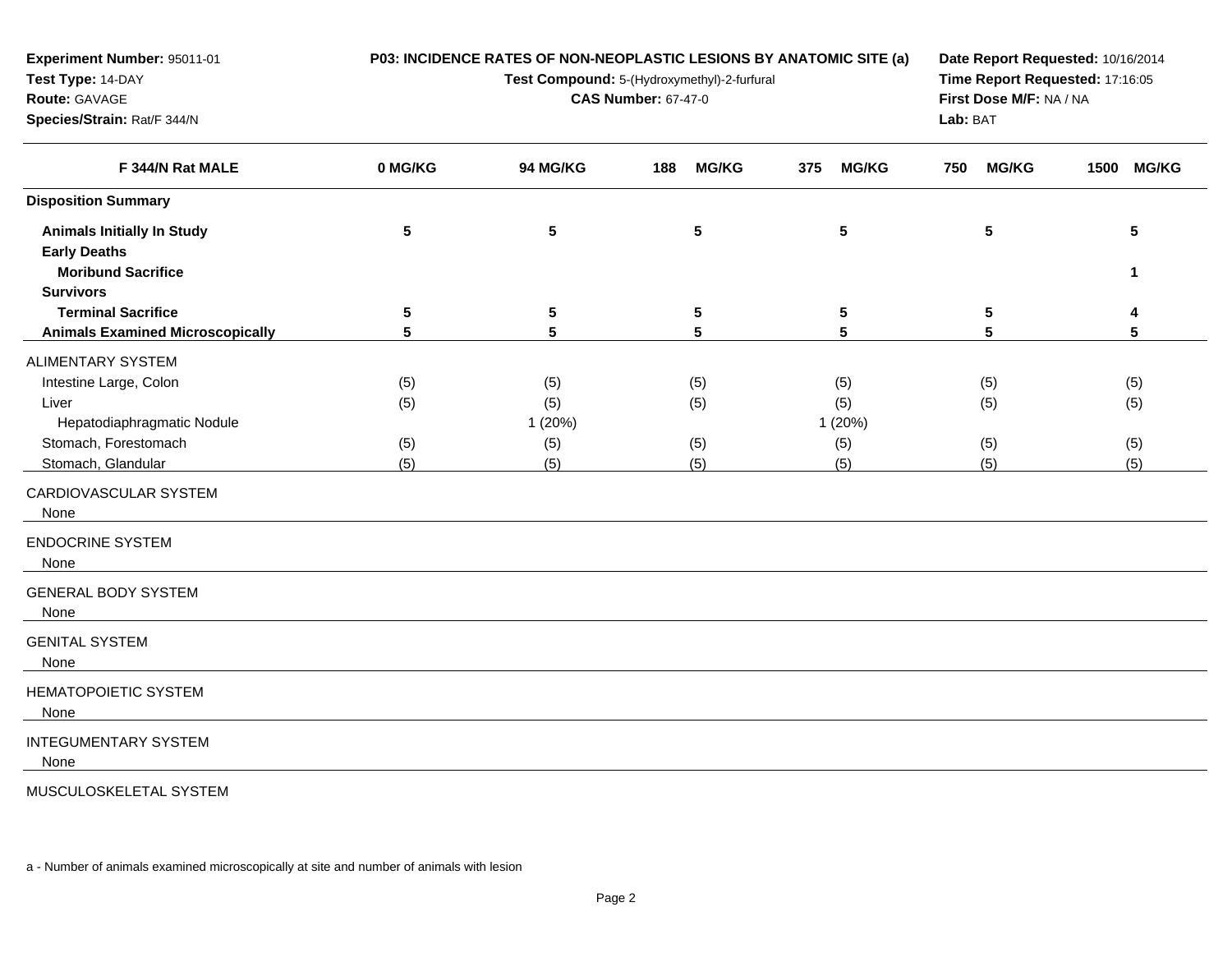| Experiment Number: 95011-01<br>Test Type: 14-DAY<br><b>Route: GAVAGE</b><br>Species/Strain: Rat/F 344/N | P03: INCIDENCE RATES OF NON-NEOPLASTIC LESIONS BY ANATOMIC SITE (a)<br>Test Compound: 5-(Hydroxymethyl)-2-furfural<br><b>CAS Number: 67-47-0</b> |          |     |              |     |              |     | Date Report Requested: 10/16/2014<br>Time Report Requested: 17:16:06<br>First Dose M/F: NA / NA<br>Lab: BAT |      |              |  |
|---------------------------------------------------------------------------------------------------------|--------------------------------------------------------------------------------------------------------------------------------------------------|----------|-----|--------------|-----|--------------|-----|-------------------------------------------------------------------------------------------------------------|------|--------------|--|
| F 344/N Rat MALE                                                                                        | 0 MG/KG                                                                                                                                          | 94 MG/KG | 188 | <b>MG/KG</b> | 375 | <b>MG/KG</b> | 750 | <b>MG/KG</b>                                                                                                | 1500 | <b>MG/KG</b> |  |
| None                                                                                                    |                                                                                                                                                  |          |     |              |     |              |     |                                                                                                             |      |              |  |
| NERVOUS SYSTEM<br>None                                                                                  |                                                                                                                                                  |          |     |              |     |              |     |                                                                                                             |      |              |  |
| <b>RESPIRATORY SYSTEM</b><br>None                                                                       |                                                                                                                                                  |          |     |              |     |              |     |                                                                                                             |      |              |  |
| SPECIAL SENSES SYSTEM<br>None                                                                           |                                                                                                                                                  |          |     |              |     |              |     |                                                                                                             |      |              |  |
| URINARY SYSTEM<br>None                                                                                  |                                                                                                                                                  |          |     |              |     |              |     |                                                                                                             |      |              |  |

\*\*\*END OF MALE DATA\*\*\*

a - Number of animals examined microscopically at site and number of animals with lesion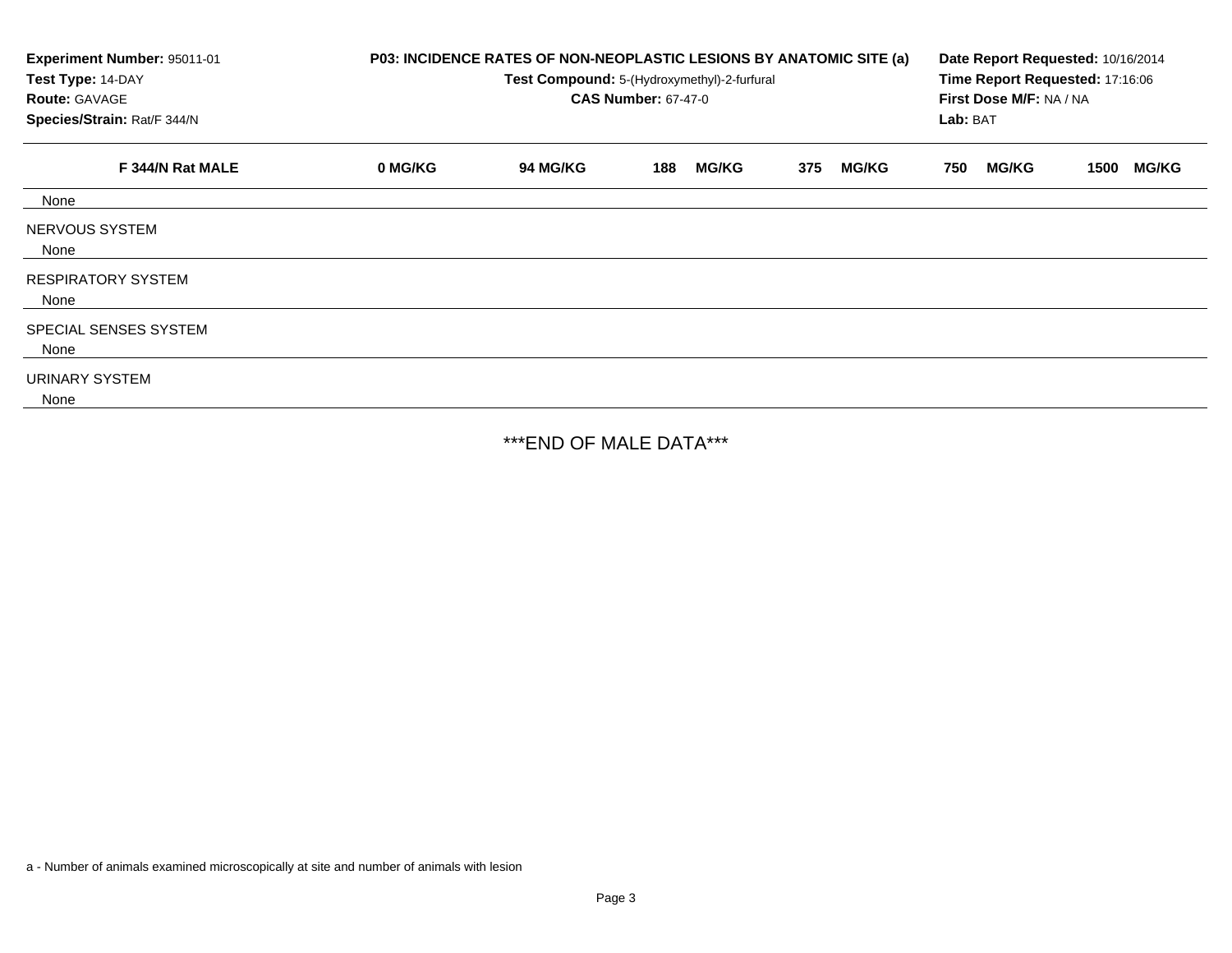| Experiment Number: 95011-01<br>Test Type: 14-DAY<br>Route: GAVAGE<br>Species/Strain: Rat/F 344/N |         | P03: INCIDENCE RATES OF NON-NEOPLASTIC LESIONS BY ANATOMIC SITE (a)<br>Test Compound: 5-(Hydroxymethyl)-2-furfural<br><b>CAS Number: 67-47-0</b> | Date Report Requested: 10/16/2014<br>Time Report Requested: 17:16:06<br>First Dose M/F: NA / NA<br>Lab: BAT |                      |                      |            |
|--------------------------------------------------------------------------------------------------|---------|--------------------------------------------------------------------------------------------------------------------------------------------------|-------------------------------------------------------------------------------------------------------------|----------------------|----------------------|------------|
| F 344/N Rat FEMALE                                                                               | 0 MG/KG | 94 MG/KG                                                                                                                                         | <b>MG/KG</b><br>188                                                                                         | <b>MG/KG</b><br>375  | <b>MG/KG</b><br>750  | 1500 MG/KG |
| <b>Disposition Summary</b>                                                                       |         |                                                                                                                                                  |                                                                                                             |                      |                      |            |
| <b>Animals Initially In Study</b><br><b>Early Deaths</b>                                         | 5       | ${\bf 5}$                                                                                                                                        | 5                                                                                                           | $5\phantom{.0}$      | $5\phantom{.0}$      | 5          |
| <b>Survivors</b>                                                                                 |         |                                                                                                                                                  |                                                                                                             |                      |                      |            |
| <b>Terminal Sacrifice</b>                                                                        | 5       | ${\bf 5}$<br>5                                                                                                                                   | ${\bf 5}$<br>5                                                                                              | $5\phantom{.0}$<br>5 | $5\phantom{.0}$<br>5 | 5<br>5     |
| <b>Animals Examined Microscopically</b>                                                          | 5       |                                                                                                                                                  |                                                                                                             |                      |                      |            |
| <b>ALIMENTARY SYSTEM</b>                                                                         |         |                                                                                                                                                  |                                                                                                             |                      |                      |            |
| Intestine Large, Colon                                                                           | (5)     | (5)                                                                                                                                              | (5)                                                                                                         | (5)                  | (5)                  | (5)        |
| Liver                                                                                            | (5)     | (5)                                                                                                                                              | (5)                                                                                                         | (5)                  | (5)                  | (5)        |
| Hepatodiaphragmatic Nodule                                                                       | 1 (20%) |                                                                                                                                                  | 1 (20%)                                                                                                     |                      |                      |            |
| Stomach, Forestomach                                                                             | (5)     | (5)                                                                                                                                              | (5)                                                                                                         | (5)                  | (5)                  | (5)        |
| Stomach, Glandular                                                                               | (5)     | (5)                                                                                                                                              | (5)                                                                                                         | (5)                  | (5)                  | (5)        |
| CARDIOVASCULAR SYSTEM<br>None                                                                    |         |                                                                                                                                                  |                                                                                                             |                      |                      |            |
| <b>ENDOCRINE SYSTEM</b><br>None                                                                  |         |                                                                                                                                                  |                                                                                                             |                      |                      |            |
| <b>GENERAL BODY SYSTEM</b><br>None                                                               |         |                                                                                                                                                  |                                                                                                             |                      |                      |            |
| <b>GENITAL SYSTEM</b><br>None                                                                    |         |                                                                                                                                                  |                                                                                                             |                      |                      |            |
| <b>HEMATOPOIETIC SYSTEM</b><br>None                                                              |         |                                                                                                                                                  |                                                                                                             |                      |                      |            |
| <b>INTEGUMENTARY SYSTEM</b><br>None                                                              |         |                                                                                                                                                  |                                                                                                             |                      |                      |            |
| MUSCULOSKELETAL SYSTEM                                                                           |         |                                                                                                                                                  |                                                                                                             |                      |                      |            |

None

a - Number of animals examined microscopically at site and number of animals with lesion